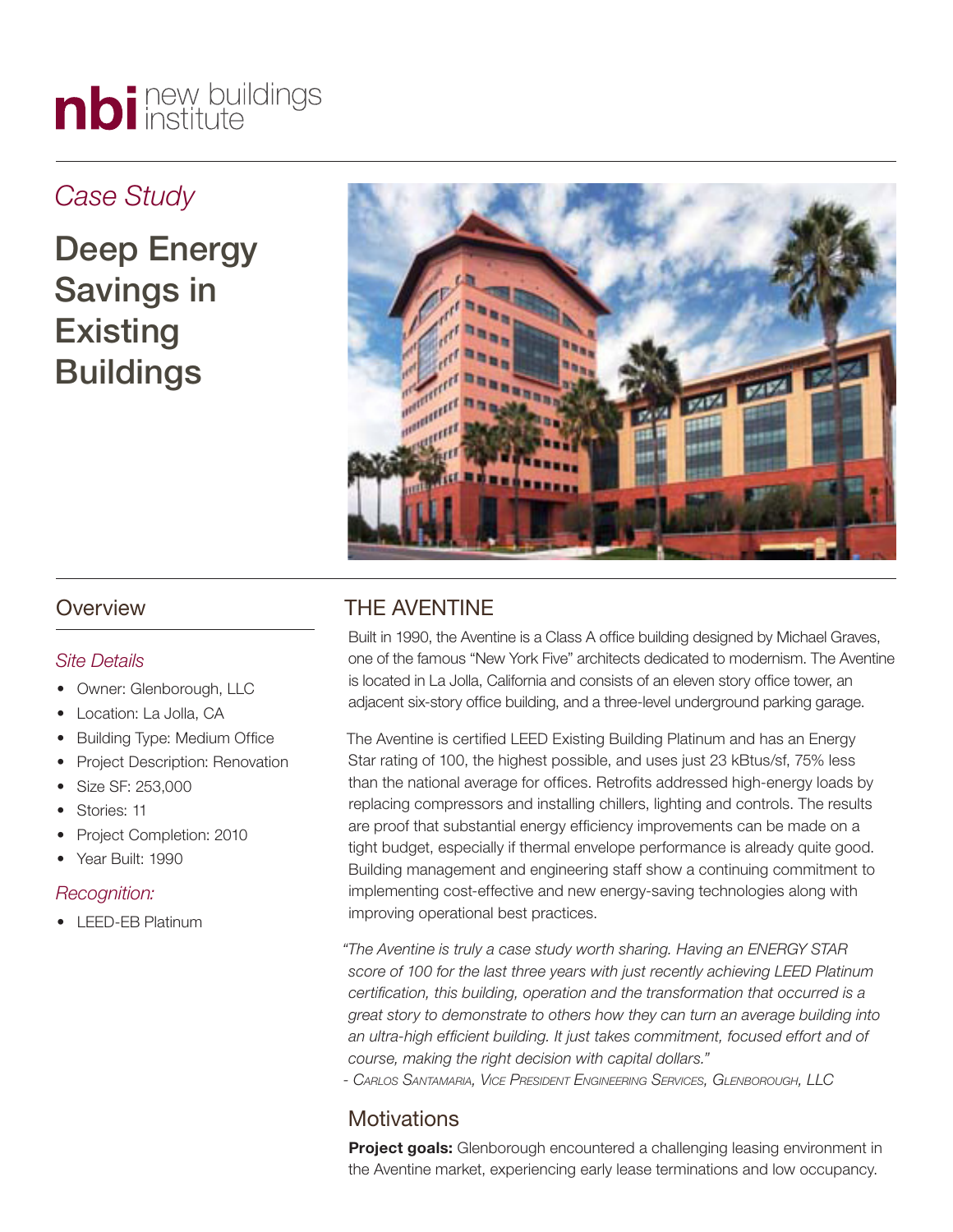"We are constantly reinventing, capitalizing off events such as major retrofits where we learn from one project, and make it the catalyst for learning and applying lessons to our portfolio. We are proactive. We looked outside of conventional approaches and took some chances with new technologies. Even though there were some projects that didn't have immediate payback, we grouped them with others so overall the project made financial sense."

The goal for the project was to improve the building with an emphasis on reducing operating expenses to be more competitive.

**Rationale and economic criteria:** According to Vice President Carlos Santamaria, Glenborough is a dynamic company committed to constant progress, and the Aventine was treated as an opportunity to inform the company's entire business model:

*"We are constantly reinventing, capitalizing off events such as major retrofits where we learn from one project, and make it the catalyst for learning and applying lessons to our portfolio. We are proactive. We looked outside of conventional approaches and took some chances with new technologies. Even though there were some projects that didn't have immediate payback, we grouped them with others so overall the project made financial sense."*

The Aventine retrofit is an example of a wholesale commitment by an owner to the best possible outcome on a limited budget. The business case had to be made for retrofitting a building that was, at the time, only 16 years old. Glenborough conveyed the financial benefits of the retrofit internally and to the community at large to generate interest in the story of taking a good building and making it as energy efficient as possible. This proof-of-concept has led to similar approaches for other projects in the portfolio.

**Barriers and resolutions:** The most challenging aspect of the retrofit was preventing disruption to occupants. The Aventine was 100-percent occupied throughout the retrofit. Glenborough coordinated the work during nights and weekends and engaged tenants in the process to convey the resultant benefits.

# Technologies and Design Strategies

In 2007, Glenborough focused on high energy-use loads – HVAC and lighting – and targeted aggressive improvements. The company determined that HVAC represented almost 50% of the building loads. The building had a recently installed chiller plant system, but the design team made the case that optimization of the chiller plant would be worth the investment for the projected energy savings.

**HVAC:** A feasibility study revealed that upgrading to an all-variable-speed chiller plant with automated controls, while keeping the existing two centrifugal chillers, would result in the greatest energy savings with minimal capital investment. With a projected payback of less than three years, the decision was made to convert the facility's centrifugal chiller plant to a primary-only, all-variable-speed system and retrofit the two 300-ton chillers with oil-less variable frequency drive (VFD) centrifugal compressors. The work was completed in early 2008. Carbon dioxide (CO<sup>2</sup>) monitors were added to achieve optimal ventilation and to cycle down or off when occupancy was low to save energy.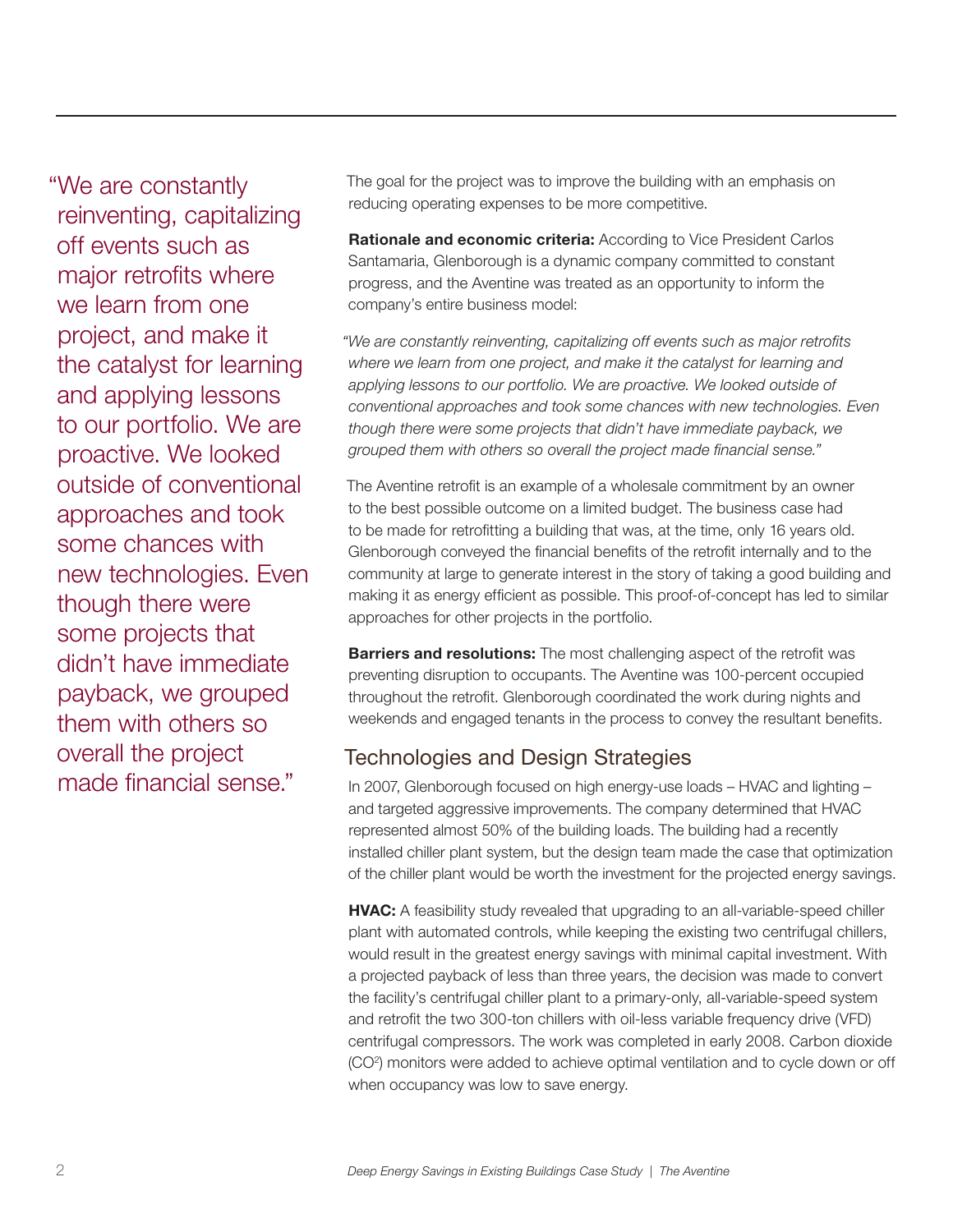A feasibility study revealed that upgrading to an all-variablespeed chiller plant with automated controls, while keeping the existing two centrifugal chillers, would result in the greatest energy savings with minimal capital investment.

### *Efficiency Measures*

- Replaced chiller compressors
- Automated chiller controls
- EPA cool roof
- Lighting retrofit
- Automated lighting controls
- Daylighting: 50% daylighting views
- Whole Building Control/Mgmt: Piloting integrated energy information systems program

*"We addressed the chiller plant by replacing compressors with state-of-the-art turbo-core compressors, and then we installed automated controls so that chillers were talking with each other, so that adjustments were made methodically – all of the equipment was working in unison to reach a natural equipment curve. – Carlos Santamaria, Glenborough, LLC*

**Lighting:** A full lighting analysis and retrofit was conducted. High-pressure sodium lamps in the garage were replaced with CFLs, and stairwell occupancy sensors were added. Interior lamp wattage was reduced in existing fixtures. Highwattage exterior lighting was replaced with low-wattage bulbs with higher lighting intensity to accent the building at night. Exterior wattage decreased more than 75 percent.

**Envelope:** The R-value of the building envelope – only 16 years old at the time – did not warrant any upgrades. The concrete walls have excellent thermal massing properties and glazing area allows almost 50 percent daylight views. A full air leakage test ensured the air barrier was intact. Glenborough installed an EPA cool roof as a part of the integrated approach to energy efficiency, lessening the load on the HVAC system.

**Controls:** Automated chiller controls were installed to reduce unnecessary loads, and lighting use is reduced through occupancy sensors and time controls.

**Monitoring:** Glenborough analyzes several layers of data to dictate energy procurement strategies and make quick adjustments to building systems. The first layer of analysis is through Energy Star Portfolio Manager to compare against industry benchmarks.

#### **Planned Energy Efficiency Upgrades (Current 2011 Initiatives & Beyond):**

- Install (TRAV) technology.
- Install Building Optimization Program estimated to reduce an additional 10% in Energy Costs.
- Implement Daylight Cleaning to reduce night lighting use.
- Convert Cooling Tower Water From Potable Water to Reclaimed Water
- Work with San Diego Gas & Electric to incorporate a Voluntary Demand Reduction Program.
- Pilot Energy Information System towards increased energy evaluation and analysis.

# Energy Performance

The Aventine energy use intensity for 2007, pre-retrofit, was 62 kBtu/sf/yr (EUI<sup>1</sup>). After the renovation, energy use dropped by 63% to just 23 kBtu/sf/yr. The Aventine now uses 75% less energy per square foot than the average for offices

<sup>1</sup> An Energy Use Index (EUI) is the total energy (gas and electric) used in thousands (k) of British thermal units (Btu) divided by the square feet (sf) of the space – resulting in a commonly used metric of kBtu/sf/yr.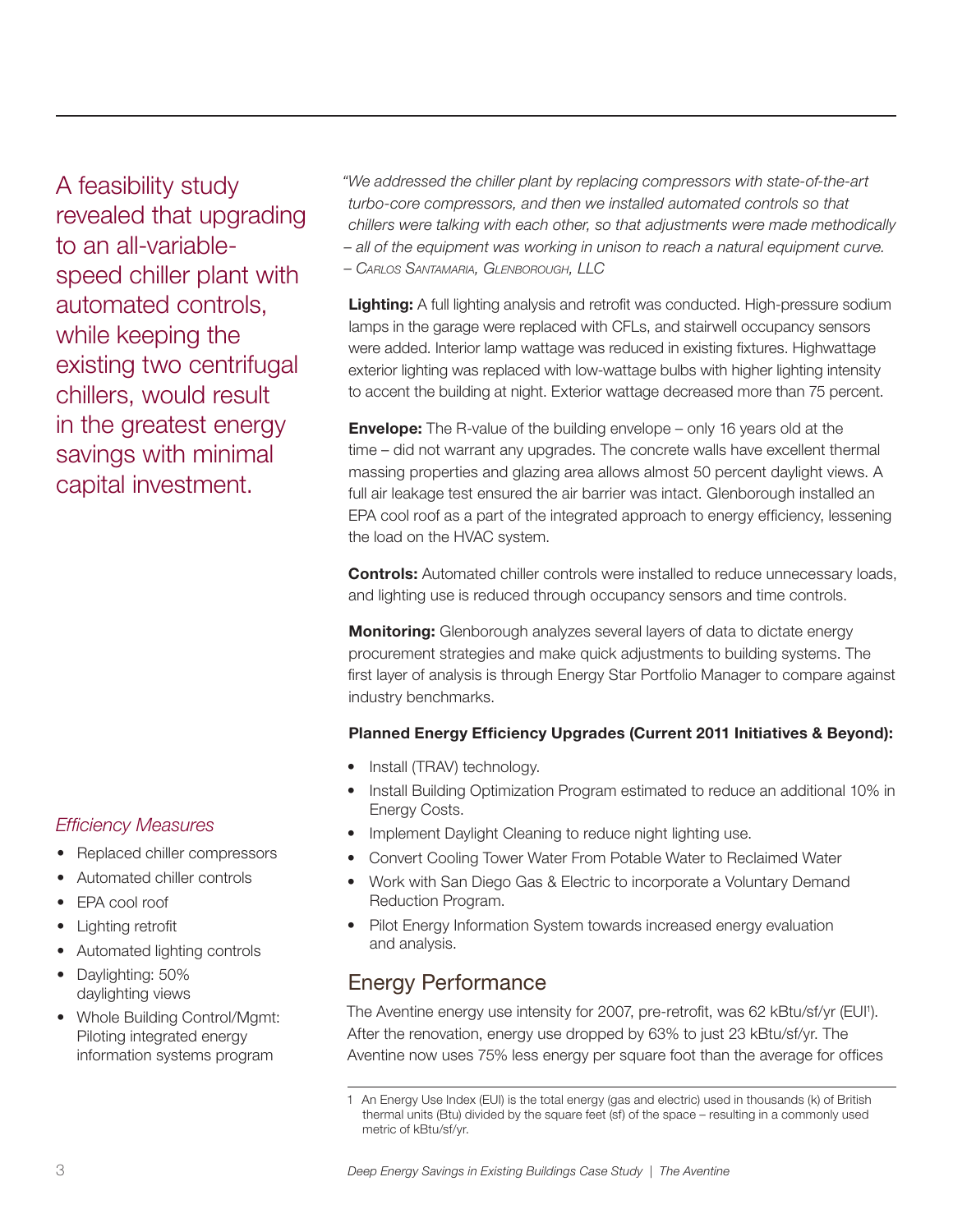# *Energy Performance*



*\* CBECS – U.S. DOE Energy Information Agency's Commercial Building Energy Use Index 2003*

#### **75% less energy Aventine Measured 23 Energy Use 63% less energy 45% less energy Average for comparable office buildings 42 (Energy Star)\*** П Ī **Pre-Renovation Energy Use 62 Average for all US Office 93 Buildings (CBECS\*\*)**0 10 20 30 40 50 60 70 80 90 100 **Zero Energy Use Index (EUI) kBtu/sf/yr**

\* Comparable office average energy use from the Energy Star Portfolio Manager program based on like type, size,

occupancy, hours, and climate - determined from statistical analysis of the CBECS dataset \*\*Average energy use for all U.S. Office buildings through the Commercial Building Energy Consumption Survey (CBECS)

in the U.S.<sup>2</sup> The U.S. average for all offices is a good basis for quickly comparing buildings of the same type. A more specific comparison can be made through the Energy Star Portfolio Manager program, which determines the energy use of comparable buildings of like type, size, occupancy, hours of use and climate. In this example, the Energy Star program calculation showed that comparable buildings would use less energy than the average for U.S. office buildings. The Aventine outperforms this reference set, using 45% less energy than the Energy Star estimate. The Aventine's Energy Star rating of 100 is the best possible, and is a 15-point increase from the building's 2007 rating of 85.

# Financial

**Improvement Cost:** \$801,540 before rebates (approximately \$3.20/sf). Additional costs for internal maintenance staff implementation of lighting improvements not available.

**Incentives:** \$175,000 in utility incentives for central plant upgrades and lighting retrofits. Using a detailed in-house financial modeling tool, Glenborough made a convincing business case for the Aventine retrofit. This tool has been instrumental in securing financing and has also helped transform Glenborough's overall

#### **Energy Use per square foot Comparison**

<sup>2</sup> CBECS – The Energy Information Agency's Commercial Buildings Energy Consumption Survey 2003.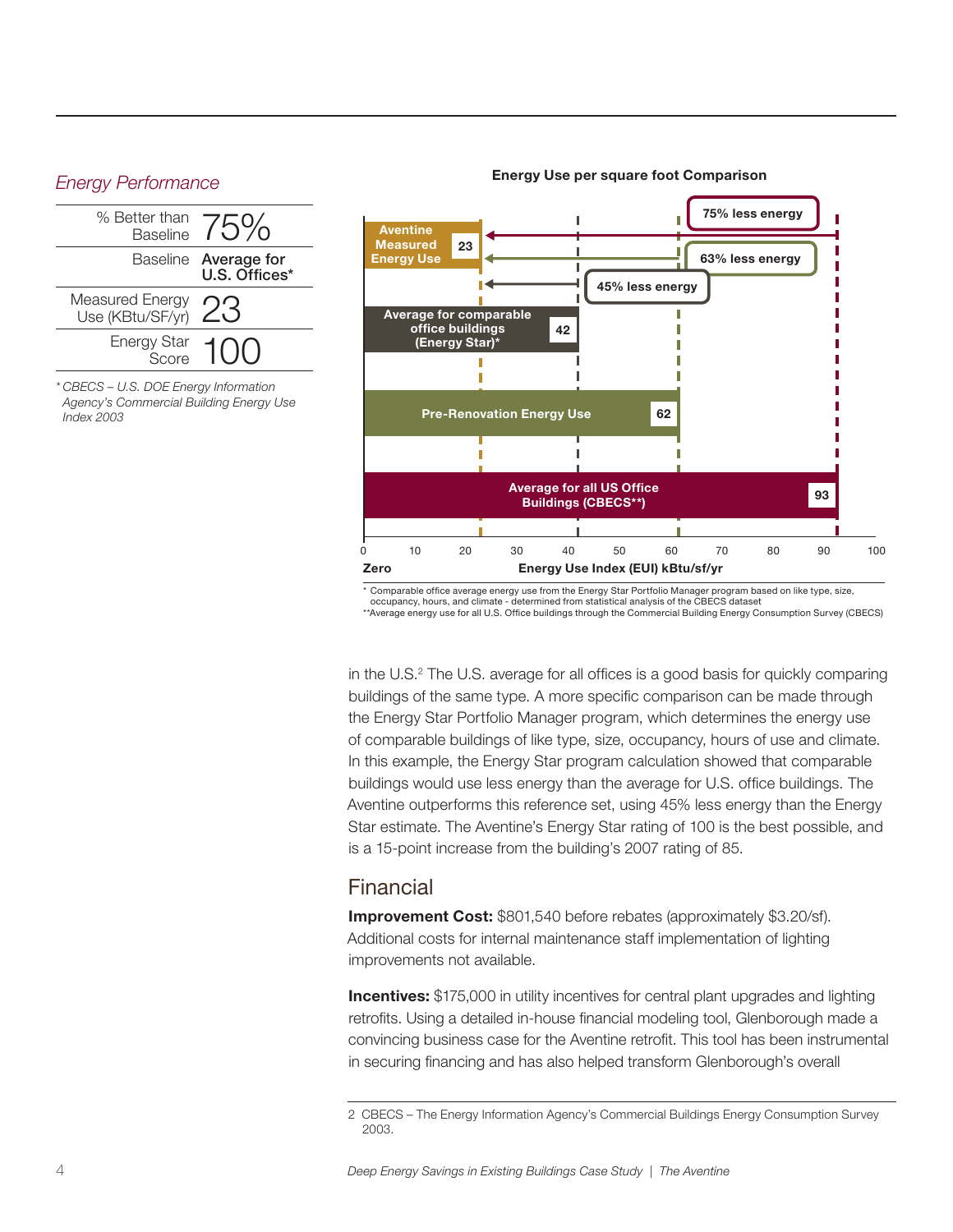business practices. In 2004, the owner established investment criteria that targeted payback of 2-3 years. By 2008, the perspective had changed – retrofit strategies became more aggressive and payback was extended to 3 to 4 years, on condition of added long-term asset value. Glenborough now will consider 4- to 6-year returns and/or paybacks with major upgrades if strategies add asset value and contribute to occupancy. The project was funded through private capital.

The owner employed a unique model to help with LEED Certification, creating a "Strategic Vendor" project team that provided technical resources and sponsorship in the way of cash donations, off-setting the consulting costs for LEED Certification. This was a mutually beneficial project – vendors use the Aventine success as a proof-of-concept marketing tool.

# Project Results

Glenborough Vice President Carlos Santamaria says the Aventine retrofit has exceeded the company's objective of positioning the building at the top of the Class A office market.

**User Satisfaction:** "Without a doubt, productivity has increased with our tenants and the work that they provide only from the standpoint that we now have less heating, ventilation and airconditioning complaints and our tenants can concentrate more on their core business rather than having to be inconvenienced by poor indoor air quality or other building related failures. High-efficiency, sustainable buildings run more reliably more of the time with fewer failures."

**Tenant Education:** "Many times each year, we conducted outreach programs where we talked to different tenants about ways they could reduce impacts operationally. We conducted educational event that were fun, and gave tangible examples of what could be different, and that they could take home to save energy and resources."

**Competitive positioning in the market:** "The Aventine is truly the poster child for ultra-efficient and sustainable buildings. Tenants are proud to be in a building that is so sustainable and energy efficient. They are provided with a number of value added features that many other buildings just do not have."

Reasons for the building's competitive advantage include:

- Lower operating costs for tenants.
- Operations and maintenance program results in fewer equipment failures, and lower operating and replacement costs.
- Better indoor air quality from systems and controls using state of the art and/ or next-generation technology.